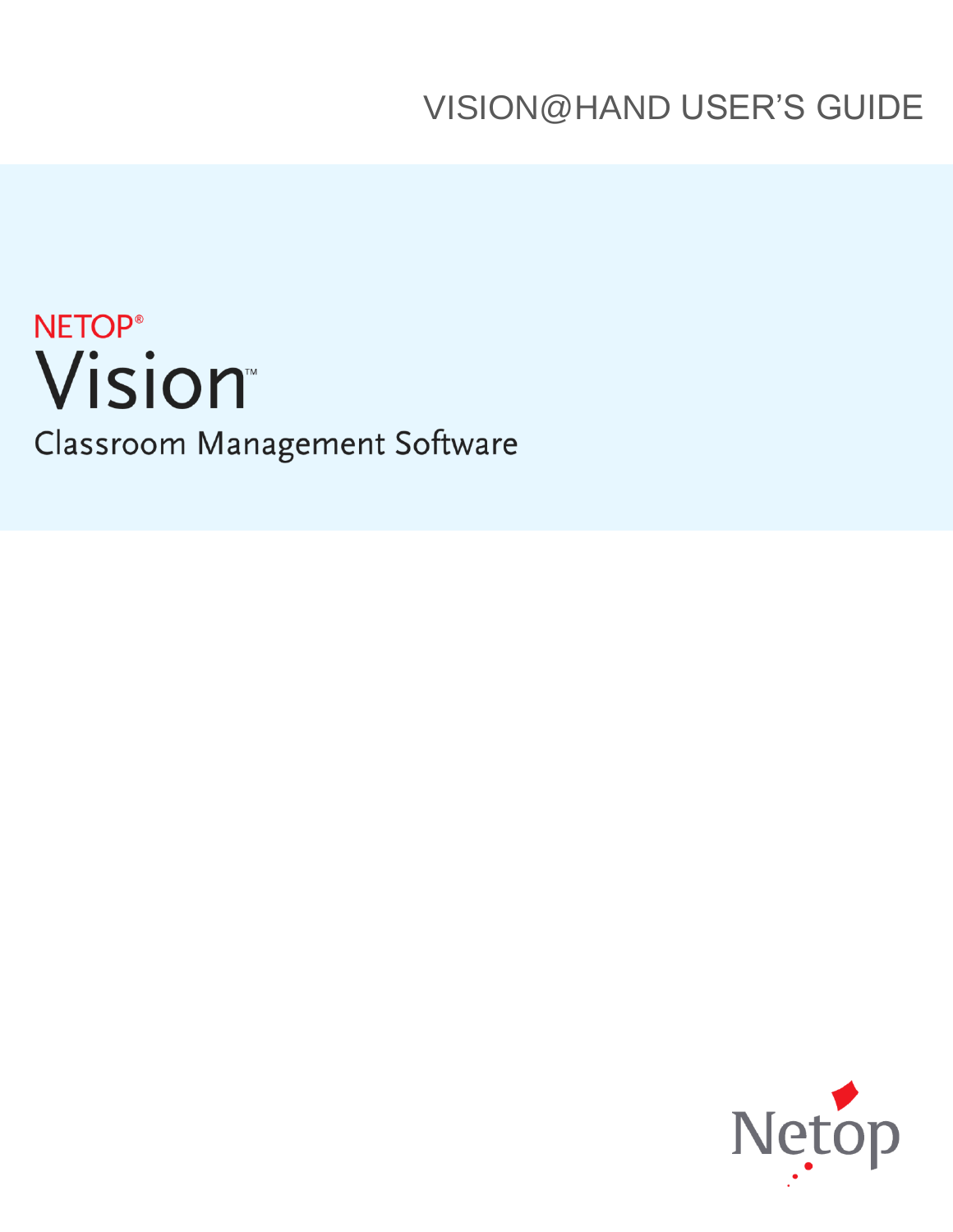Copyright @ 2013 Netop Business Solutions A/S. All Rights Reserved. Portions used under license from third parties. Please send any comments to: Netop Business Solutions A/S Bregnerodvej 127 DK-3460 Birkerod Denmark Fax: Int. +45 45 90 25 26 E-mail: [info@netop.com](mailto:info@netop.com) Internet: [www.netop.com](http://www.netop.com/)

Netop™ is a trademark of Netop Business Solutions A/S. All other products mentioned in this document are trademarks of their manufacturers. Netop Business Solutions A/S denies any and all responsibility for damages caused directly or indirectly as a result of using this document. The content of this document is subject to change without notice. Netop Business Solutions A/S retains the copyright to this document.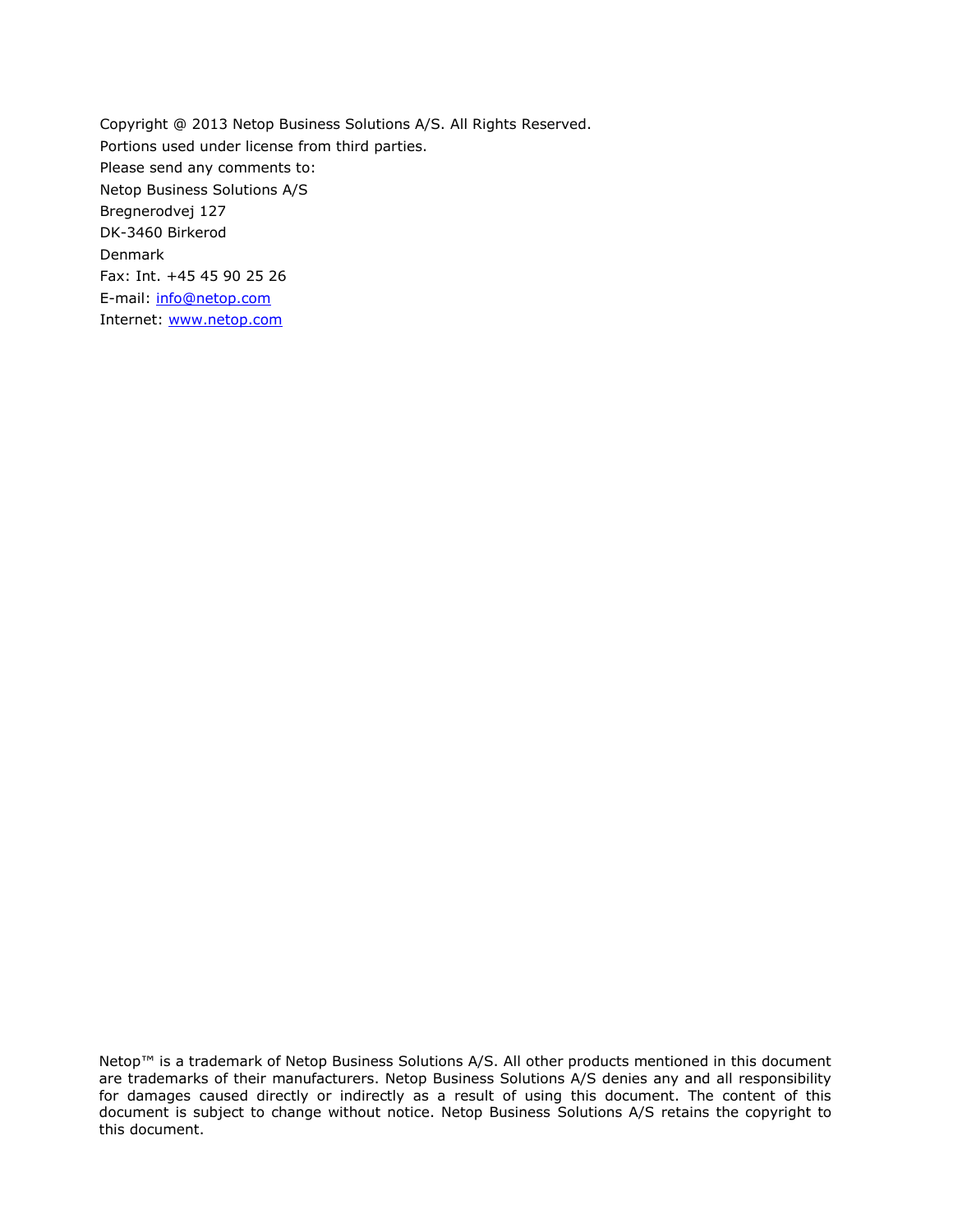# **Contents**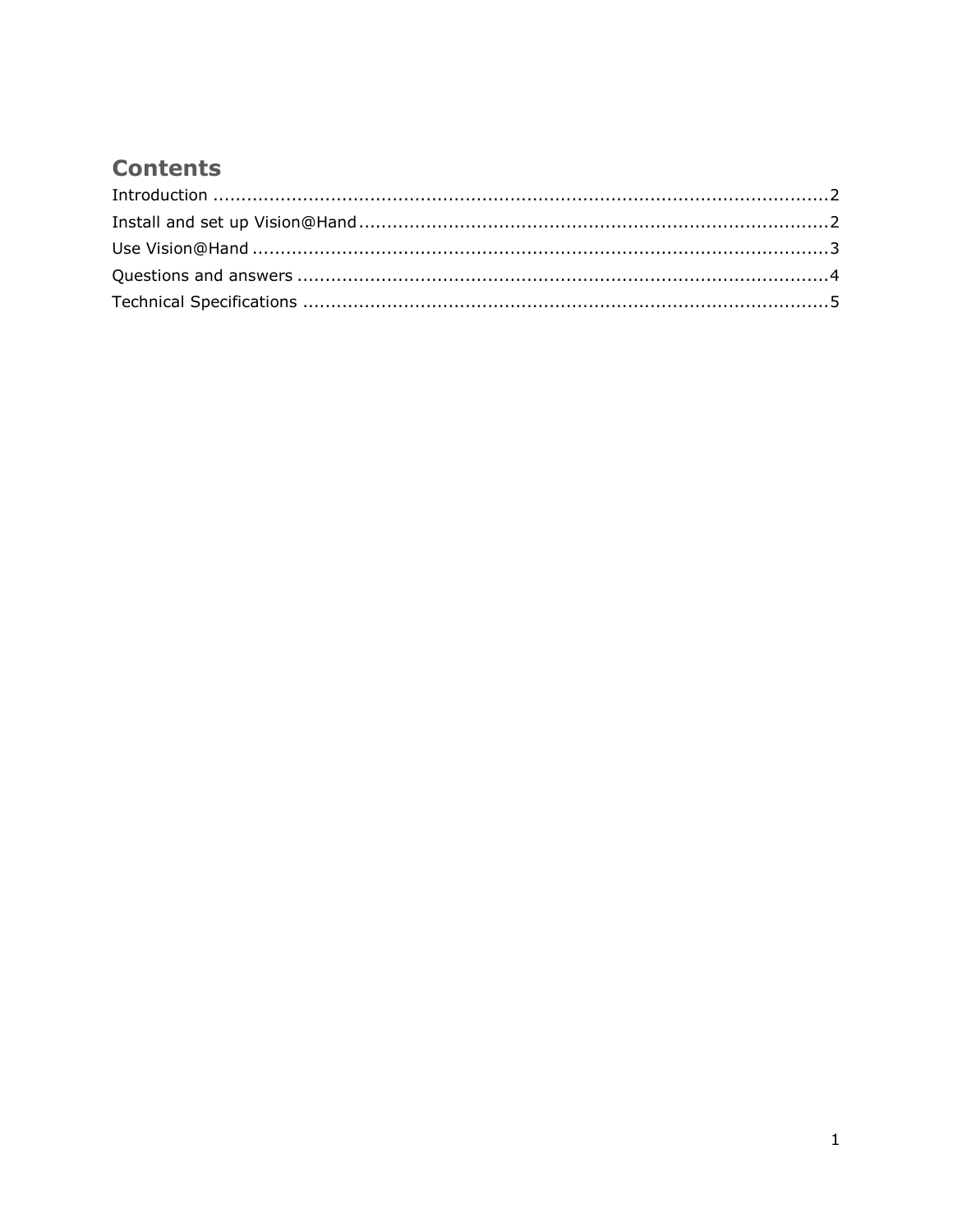### <span id="page-3-0"></span>**Introduction**

Vision@Hand is a utility which is installed on a Vision teacher's computer.

When Vision@Hand is installed, you can use any wireless device with an Internet browser, for example a tablet or a mobile phone, to view student computer thumbnails and activate selected Vision functions.

This enables you to move around in the classroom or even outside the classroom, and still have a good overview of student computer activity.

Vision@Hand enables you to active these Vision functions:

- Blank Screen Blanks student computer screens and lock keyboards and mice to focus student attention.
- Lock Web Control Internet access during class time.
- Showcase Student Share any student's screen with the entire class.

#### <span id="page-3-1"></span>**Install and set up Vision@Hand**

| Netop                                                                              | Vision@Hand"                                                                                                                                                                                                                                                                                                                                                            | Logout |
|------------------------------------------------------------------------------------|-------------------------------------------------------------------------------------------------------------------------------------------------------------------------------------------------------------------------------------------------------------------------------------------------------------------------------------------------------------------------|--------|
| υ<br>勇                                                                             | <b>Guide and</b><br><b>COMPANY</b><br><b>HONDA</b><br>Early Technic College / Health<br>Netop<br>LIMHA<br>$\mathbf{B}$<br>Making promises is easy<br>Helping you keep them is what we do<br>being front silver you was consider to all the heart of assists<br>Co resorte la rigilita dado del tributo del polonico.<br>Nel Autorio Pali Listo architera il Viennesia 1 |        |
| <b>JANE SMITH</b>                                                                  | <b>LEISTING</b><br><b>RAL OF CONSULTAN</b><br><b>TOM JHONSON</b>                                                                                                                                                                                                                                                                                                        |        |
| o.<br>Classroom Mariag<br>Vision There's a Reason it's<br>the World's Most Popular | and the c<br><b>Division</b>                                                                                                                                                                                                                                                                                                                                            |        |
| Vision<br>Vision ren<br>Response<br><b>CONTRACTOR</b><br>CONTRARCTO                | <b>Visce Mobile</b><br><b>SOMAGE</b><br><b>REACH</b><br><b>STATISTICS</b>                                                                                                                                                                                                                                                                                               |        |
| <b>DAVE BROWN</b>                                                                  | <b>EVA MARIA BUSCH</b>                                                                                                                                                                                                                                                                                                                                                  |        |
|                                                                                    |                                                                                                                                                                                                                                                                                                                                                                         |        |
| Showcase student                                                                   | <b>Blank</b><br>Lock Web                                                                                                                                                                                                                                                                                                                                                | Stop   |

Vision@Hand

- 1. Download the Vision@Hand installer to a teacher's computer running Vision and run the downloaded installer: [Vision@Hand.exe.](mailto:Vision@Hand.exe)
- 2. Follow the prompts in the installer. When asked for a password, enter one that you can easily remember. You will use this password to gain access to Vision@Hand from your mobile device.
- 3. From the **Start** menu open the Vision@Hand Configuration utility and configure Vision@Hand:
	- Set a different access password.
	- Change the port number only if requested by your system administrator. The default port number is 88.
	- See the URL required to connect to Vision@Hand from the browser on your mobile device.

Vision@Hand is ready to use. There is no need to restart the computer or to adjust the student computers.

| Vision@Hand Configuration                                                                                                                                              |              |  |  |  |
|------------------------------------------------------------------------------------------------------------------------------------------------------------------------|--------------|--|--|--|
| Security<br>It is highly recommended that you set a password for access to<br>Vision@Hand in order to prevent unwanted use of your Vision software.<br>Change password |              |  |  |  |
| Connectivity                                                                                                                                                           |              |  |  |  |
| Define a port number to access Vision@Hand in your web browser:                                                                                                        |              |  |  |  |
| Port number:                                                                                                                                                           | 88           |  |  |  |
| You may access Vision@Hand from any web browser by entering one of<br>the following URL's in the address bar:                                                          |              |  |  |  |
| http://RO-DEV-OABO.DANWARE.LOCAL:88<br>http://192.168.200.200:88                                                                                                       |              |  |  |  |
|                                                                                                                                                                        | Cancel<br>OK |  |  |  |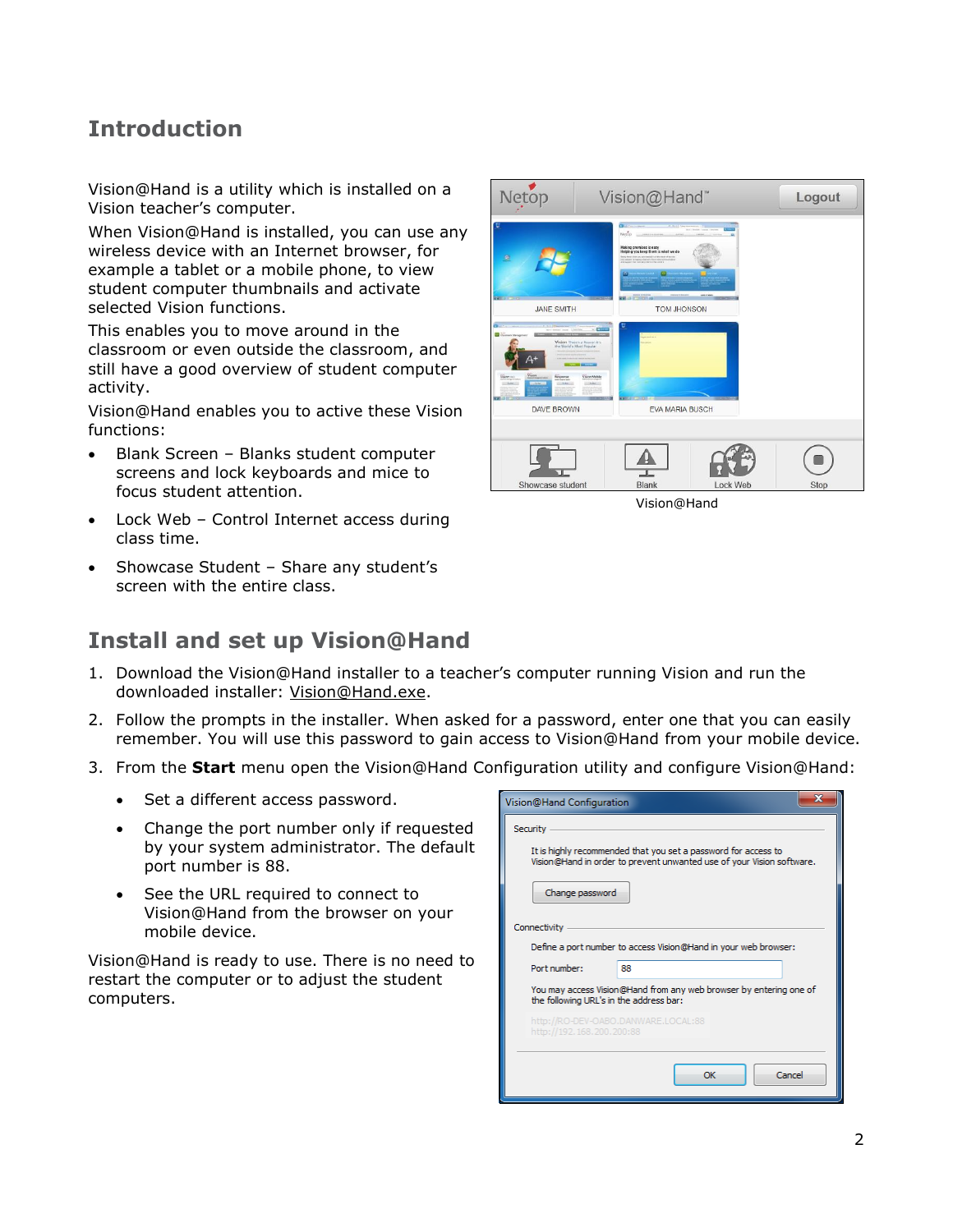## <span id="page-4-0"></span>**Use Vision@Hand**

- 1. Open a web browser (Chrome, Internet Explorer, Firefox, Safari, etc.) on your wireless device.
- 2. Type the URL shown in the Vision@Hand Configuration utility. We recommend that you save this address as a bookmark in your web browser for future reference.
- 3. When prompted, type the password you have chosen for Vision@Hand.

Once you have connected, Vision@Hand displays student computer thumbnails and a set of four buttons. When you select a button, the button is highlighted with blue to indicate it is active.



Vision@Hand Functions

**Note:** When you press **Blank** or **Lock Web** in Vision@Hand the function that you selected will apply to ALL of the student computers in your classroom.

| <b>Showcase Student</b> | Press this button to display a list of your student computers. From<br>this list, select the student computer you wish to share with the<br>class.                                                                                                                         |
|-------------------------|----------------------------------------------------------------------------------------------------------------------------------------------------------------------------------------------------------------------------------------------------------------------------|
|                         | <b>Note:</b> You must have more than one Vision Student in the<br>classroom to use the Showcase Student function.                                                                                                                                                          |
| <b>Blank</b>            | Press the <b>Blank</b> button on Vision@Hand when your class starts.<br>This will blank the student screens locking the keyboards and mice<br>at the beginning of class getting your students attention so you can<br>talk to the class without distractions.              |
|                         | Pressing the <b>Blank</b> button on Vision@Hand corresponds to clicking<br>the <b>Blank Screen</b> button in the teacher module to get students'<br>attention.                                                                                                             |
| <b>Lock Web</b>         | The Lock Web button will disable web surfing for the entire class.<br>Pressing the Lock Web button on Vuision@Hand corresponds to<br>clicking the Lock Web button in the teacher module.<br><b>Note:</b> Press the <b>Stop</b> button to release the students from surfing |
|                         | restrictions.                                                                                                                                                                                                                                                              |
| <b>Stop</b>             | Press the Stop button to release Blank screen, Showcase Student<br>and <b>Lock Web</b> actions.                                                                                                                                                                            |

To end your Vision@Hand session, simply close your web browser on your wireless device.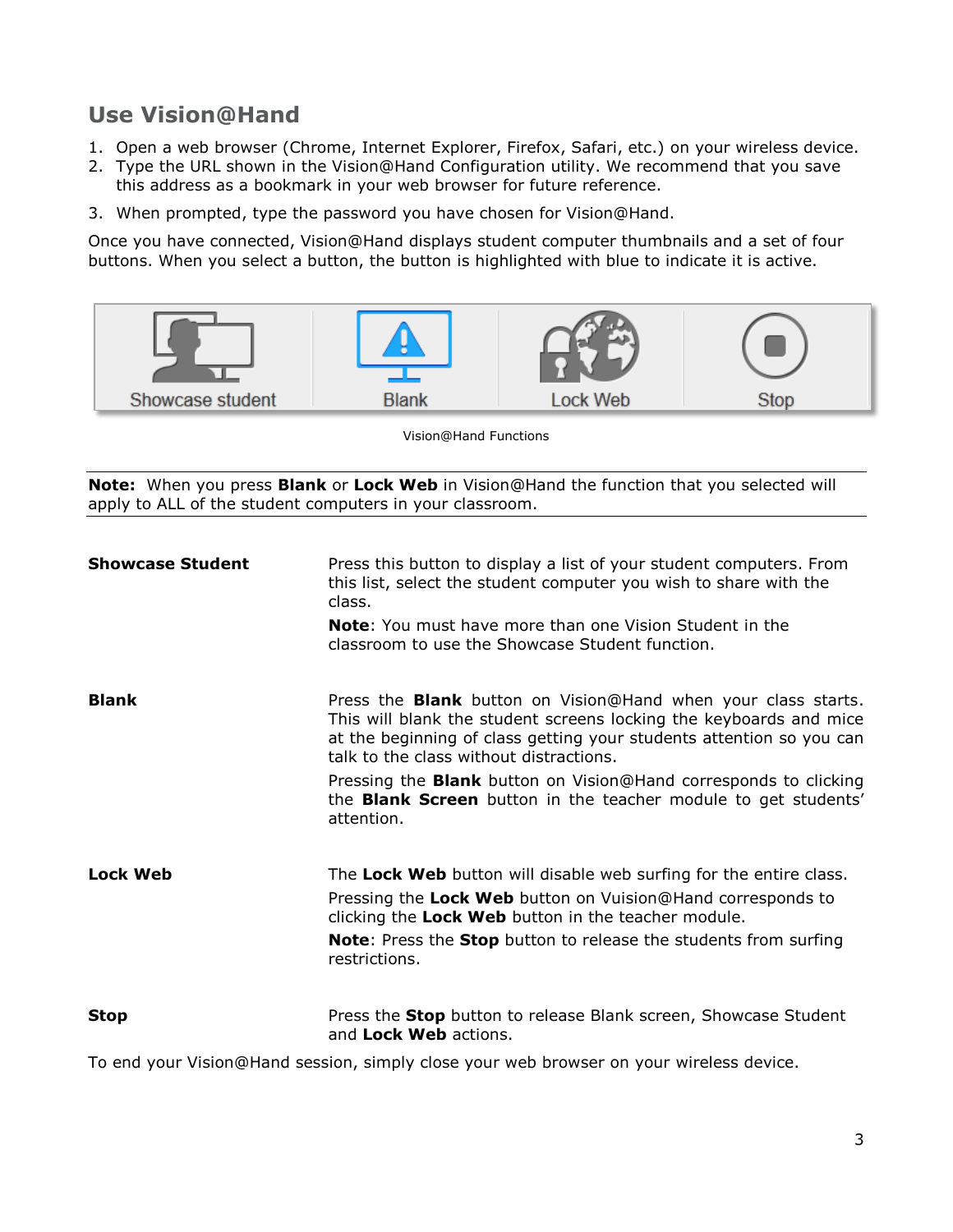#### <span id="page-5-0"></span>**Questions and answers**

**Q:** Why I am not able to use Vision@Hand in the school network?

**A:** School network configurations vary greatly. Check with your school's network administrator to be certain that your school supports the connection of mobile, wireless-enabled devices.

**Q:** Is there any minimum requirements I should know before using Vision@Hand on my mobile device?

**A:** Yes, there are three requirements. Connect your mobile device to the local wireless network and make sure that Vision is running on your teacher computer and is connected to your classroom.

**Q:** Which URL should I use to connect to my Vision classroom using Vision@Hand on my mobile device?

**A:** The Vision@Hand Configuration utility displays two possible URLs for Vision@Hand. One uses the computer name; the other uses the numerical IP address. While both will work, we recommend that the computer name version be used whenever possible. Although the IP address may change on a regular basis, the computer name will not.

**Q:** Can I use Vision@Hand on more than one teacher computer?

**A:** Yes, but each one will have a separate URL. Bookmark each one and you may easily change from one to another.

**Q:** Can I use Vision@Hand in any web browser?

**A:** Yes you can. It does not matter if the web browser is on a mobile device or not.

**Q:** When I am away from the school, I still have the Vision@Hand bookmarks in my browser. Will Vision@Hand work from outside the school?

**A:** No, Vision@Hand cannot be accessed when teacher is far away from school. Vision@Hand does not work from outside the school. It can only access a teacher computer when the mobile device is connected to the school's network.

**Q:** I set up Vision@Hand last week and it worked. This week, I cannot connect to it. What is wrong?

**A:** Many mobile devices provide multiple methods of connecting to networks and the Internet. Use the Vision@Hand Configuration utility on the teacher machine to confirm that you have the most current URL for the teacher computer, make sure that your mobile device is connected to the school wireless network and Vision@Hand will work again.

**Q:** I installed Vision@Hand; however, I am not able to configure it. The Vision@Hand Configuration utility does not appear in the Start menu. What did I do wrong?

**A:** You did not properly install Vision@Hand. Download the Vision@Hand .exe file and either run the .exe file as administrator (right-click the .exe file and select "*Run as administrator*) then follow prompts in the installer, or disable the UAC and Firewall before installing the utility.